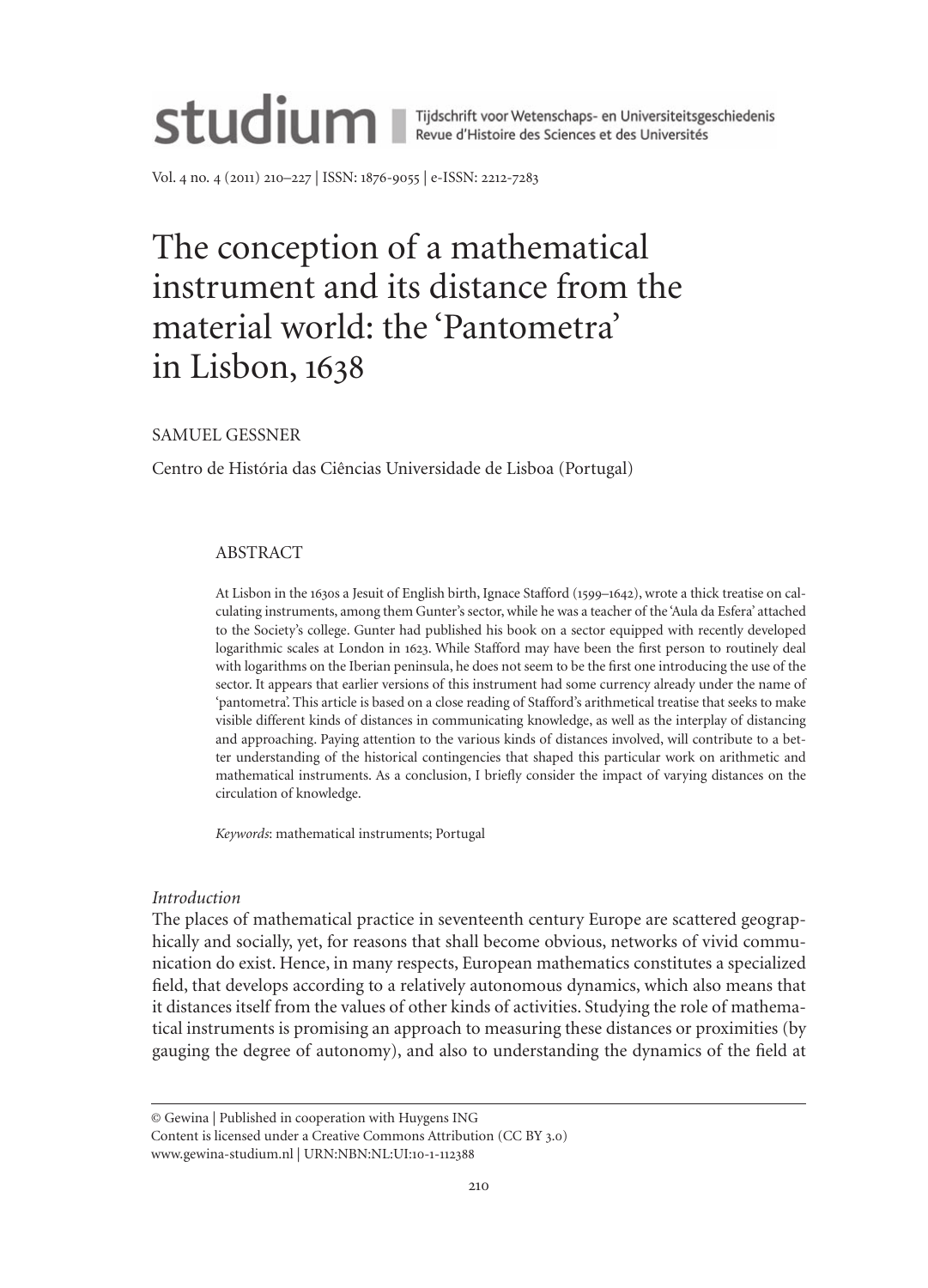that time. Two main facets of the 'sector' can be considered: one is the mathematical facet, where mathematical reasoning internal to the field applies, while the other facet relates to other aspects of the instrument considered as an object material, symbolical, economical. From this vantage point, the 'sector' resembles a hinge where two realms – mathematics and the remainder of the world – can be observed in their relation to each other. This is why the examined text may reveal something about the impact of further or lesser distances of those two realms.

The Jesuit Ignace Stafford (alias Lee or Badduley) (1599–1642) is the author of two printed works and about a dozen manuscripts extant in three different libraries in Lisbon.<sup>1</sup> The manuscript we will explore bears the title *Arithmetica practica geometrica logarithmica* and is a treatise that presents a traditional introduction to computation and to solving simple arithmetic problems.<sup>2</sup> It starts by explaining the decimal numbers and fractions, the four basic operations and extraction of roots and elevation to powers, the usual rules for commercial companies, the simple and double false position. Then follow some results concerning geometrical progressions, and the sum of finite series in geometrical progression applied to the solution of various problems about pensions and capital interest. Stafford also includes a series of trigonometric and several geometric problems, to conclude with the problems of finding arithmetical, geometrical and harmonic means or the number or magnitude of extreme and mean proportion, and the maximal harmonic proportion. As a kind of appendix he refers to the traditional methods of geodesy, the measuring by 'visual rays', explaining the use of pinnules mounted onto the *sector*. None of these seem to be original contributions by the author, and he gives repeatedly credit to the sources he follows.

The treatise is divided into two main parts: first a set of classical definitions and axioms, followed then by a series of propositions (nearly always formulated as 'problem') of which the solution is usually given discursively in general terms (without demonstration though) and then illustrated by various numerical examples running over several paragraphs. In some instances there are references to demonstrated propositions in a work called *Trigonometria logarithmica* written by the same author.<sup>3</sup> In many ways this is a traditional kind of treatise of practical arithmetic, also with regard to the 'picturesque' collection of 'practical' problems.

What then is special about Stafford's *Arithmetica*? Throughout the treatise, Stafford invokes the use of instruments, three of them in great detail: the sector, Oughtred's

<sup>1</sup> Henrique Leitão & Lígia martins (eds.), *Sphæra Mundi. A Ciência na 'Aula da Esfera'. Manuscritos científicos do Colégio de Santo Antão nas colecções da BNP [Biblioteca Nacional de Portugal]* (Lisbon 2008). The only work by Stafford not listed there is about the life of a martyr *Historia de la celestial Vocacion*, *Missiones apostolicas, y gloriosa Muerte; del Padre Marcelo Francisco Mastrilli* (Lisbon 1639) republished and translated many times.

<sup>2</sup> The full title of the work is 'Arithmetica practica geometrica logarithmica', in *Varias obras mathematicas compuestas por el P. Ignacio Stafford, mestre de mathematica en el Colegio de S. Anton de la Compañia de Iesus, y no acavadas por cauza de la muerte del dicho Padre* (Lisbon 1638) 1–277 [National Library of Portugal, Lisbon (BNP), ms. PBA 240].

<sup>3</sup> This work could be spotted in a manuscript copy as Ignace Stafford, *La trigonometria rectilinea y spherica geometrica logarithmica. Por el S. y R. Ignacio Stafford maestro en la Real Academia de Mathematica del Collegio de S. Anton de la Compañía de Jesus* (Lisbon 1638). [Library of the Academy of Science, Lisbon, ms. 392 (série vermelha)]. This single known copy is written by the same hand as the 'Arithmetica' and all the other pieces in *Varias obras*. It is, up to now, the earliest known treatise on logarithms in Spanish language and written on the Iberian Peninsula.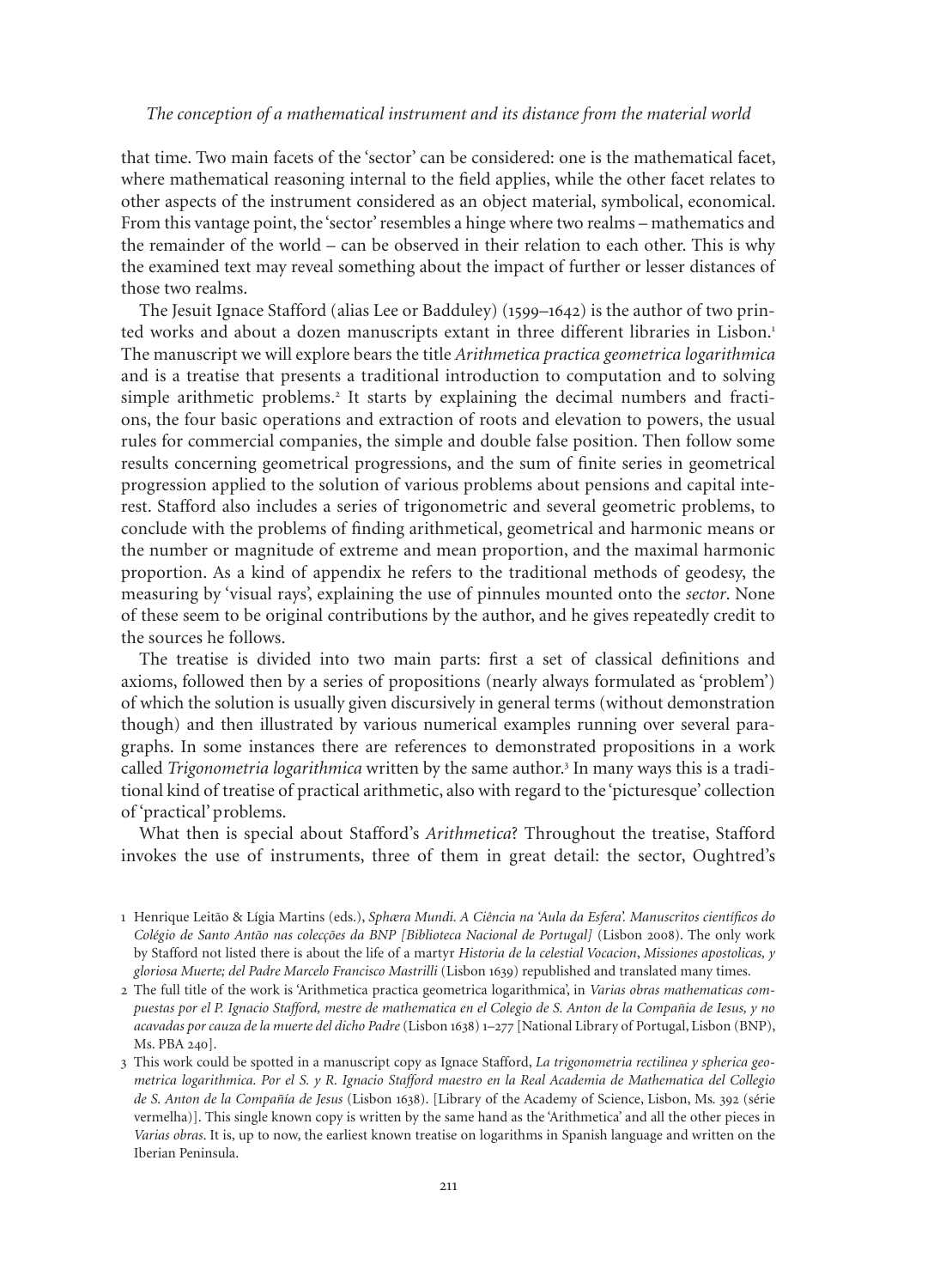

Fig. 1: Engraving of two sides of the sector with the text: 'These instruments are wrought in brass by elias Allen [...]'. From: Gunter, *De sectore & radio* (London 1623). [Courtesy University Library Cambridge].

circular slide rule (proposed by William Oughtred, 1574–1660), and the cross-staff with Gunter's line (named after Edmund Gunter, 1581–1626). In fact these instruments figure very prominently in the text: the first twenty two propositions deal with the construction, or to use Stafford's expressions, the 'proiecion, seccion, fabrica,' of the instruments' various scales.

Curiously enough in Stafford's text, the sector is called 'el pantometra.' As we will now show, this particular terminology points at the circle of readers the author had in mind when he wrote up his treatise. We know that 'pantometrum' is a generic name given to several instruments at the time that had the particularity – according to its etymology – of combining several modes and objects of measurement, usually angle measurements.<sup>4</sup> Nevertheless, the one who probably first called a sector-like instrument

<sup>4</sup> The following works of the 16th and 17th centuries designate diverse differing instruments as 'pantometer': Leonard Digges, *A geometrical practise, named Pantometria* [...] *lately finished by Thomas Digges his sonne* [...] (London 1571); William Barlowe, *The navigators' supply. Conteining many things of principall importance belonging to nauigation, with the description and vse of diuerse Instruments framed chiefly for that purpose, but seruing also for sundry other of cosmography in generall* [...] (London 1597) describes an instrument called 'pantometer'; Caspar Schott, *Pantometrum Kircherianum, hoc est instrumentum geometricum novum a celeberrimo viro P. Athanasio Kirchero ante hac inuentum* [*…*] (Würzburg 1660) reproduces Athanasius Kircher, *Ars magnesia* […] (Würzburg 1631); Pierre Bullet, *Traité de l'usage du pantomètre, instrument géométrique propre à prendre toutes sortes d'angles, mezurer les distances accessibles et inaccessibles, arpenter et diviser toutes sortes de figures* [...] *nouvellement inventé* (Paris 1675).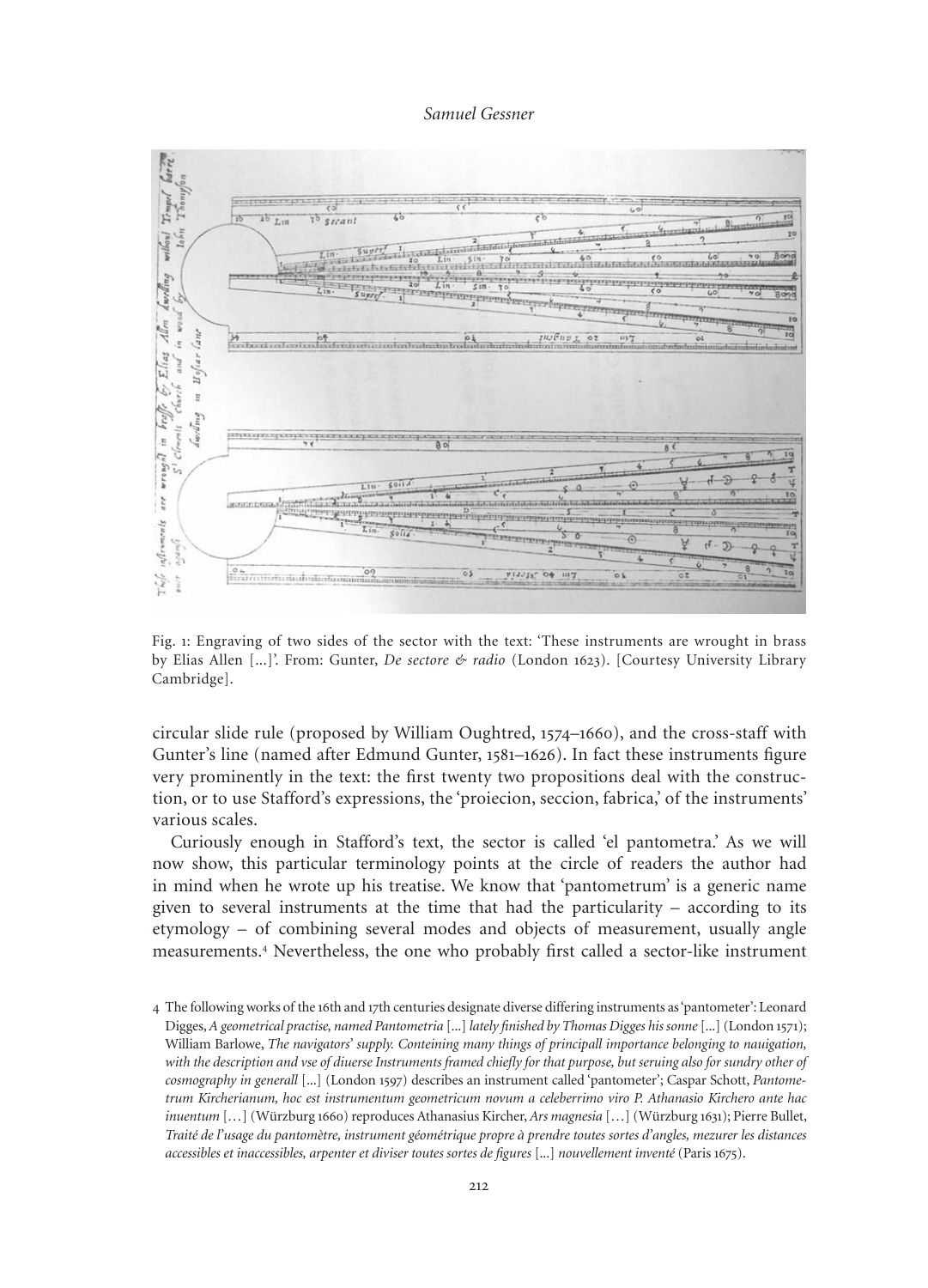

Fig. 2: Coignet's sector as depicted in Hulpeau, *La geometrie redvite en une facile et briefve practique* (1626).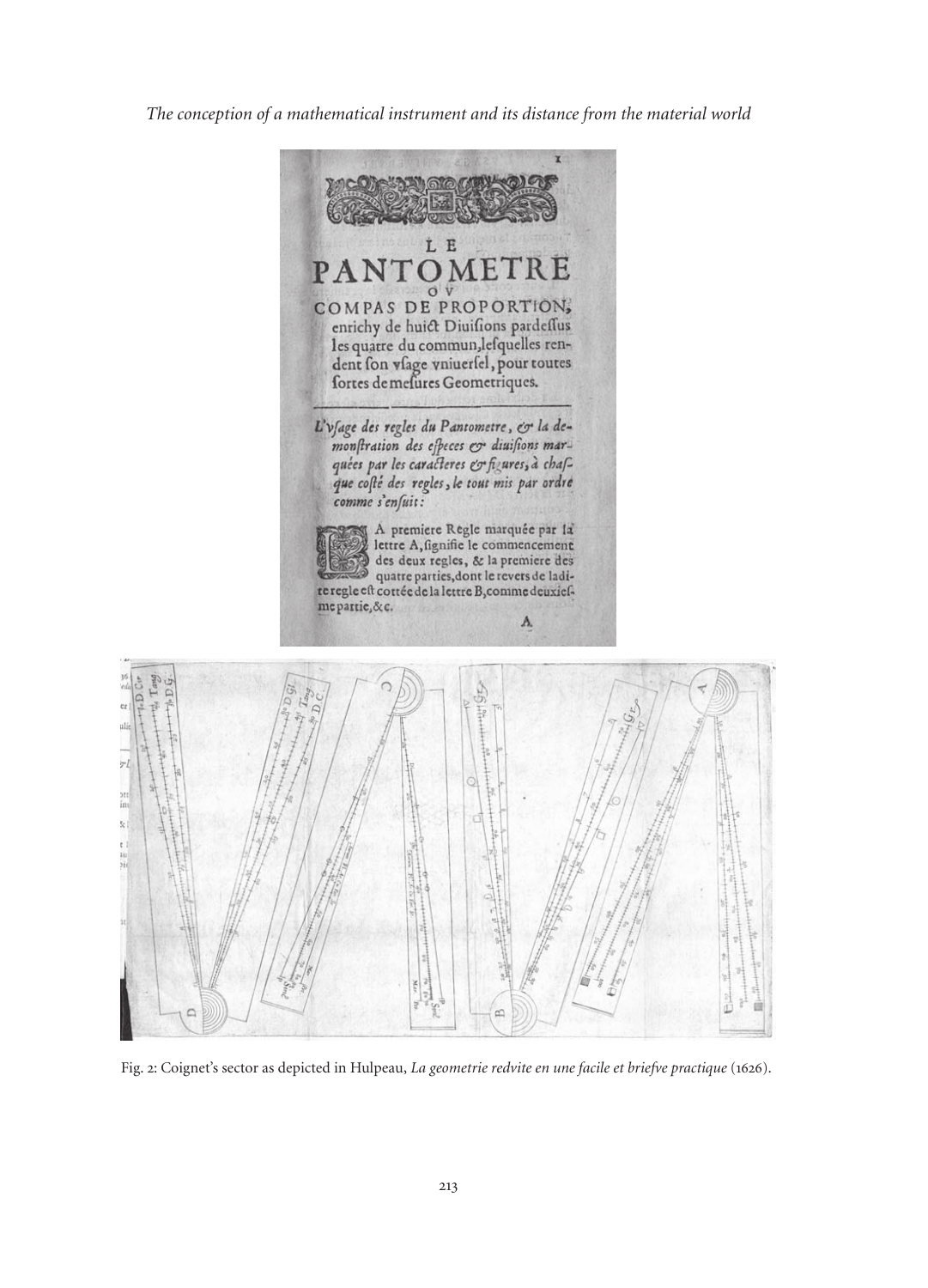

Fig. 3: *Left*: Drawing by Coignet from mS Canon. misc. 243 [Bodleian Library, Oxford], and *Right*: a page from Hulpeau, *La geometrie redvite* (1626).

a 'regula pantometra' or 'pantomètre' was Michiel Coignet (1549–1623).<sup>5</sup> Coignet devised many variants of his 'pantomètre', which usually came along with its pantometric ruler, but none of these would have logarithmic scales like Gunter's sector.

He worked as a private teacher to officers and merchants. Also, from 1596 onward, Coignet sought the patronage of Archduke Albert of Austria, who had become governor of the Spanish Netherlands and had recently arrived from madrid. Coignet acted as an advisor during the sieges of Hulst (1596) and Ostend (1601–1604). This is how he could have linked directly to the network of Iberian officials and put the term 'pantometra' into circulation. To attest for the interest his ideas aroused, his manuscripts are to be found today in libraries all over europe: at least in Prague, Paris, Oxford, Florence, Brussels, Vatican, Napels and also in madrid although, in the latter place, none about the 'regula pantometra'.<sup>6</sup> If Stafford (who is aware of Coignet as a geometer as we will see) later takes up the name of 'el pantometra' although

- 5 Ad meskens, 'michiel Coignet's contribution to the development of the sector', *Annals of science*54 (1997) 143–160. See also idem, *Familia universalis: Coignet* (Antwerp 1998); idem, 'Some new biographical data about michiel Coignet', *Nuncius*17 (2002) 447–454. There exist several manuscripts about Coignet's 'regula pantometra', the only printed work however is the posthumous *La géometrie réduite en une facile et briefve pratique par deux excellens instrumens, dont l'un est le pantomètre ou compas de proportion de Michel Connette* [...] *traduits en françois par P.G.S. mathématicien* (Paris 1626). The anonymous translator P.G.S. attests that Coignet himself would refer to his compass as 'pantomètre': '[...] le mesme Connette en auoit bien quinze Compas semblables, auec quantité de telles diuisions toutes differentes de celles qui sont sur ce Pantometre (car ainsi appeloit-il ce Compas) lesquels nous esperions tirer de ses mains': f. [5v°].
- 6 For a list of Coignet manuscripts relating to all kinds of instruments, see: meskens, 'Coignet's contribution' (n. 5) 159–160.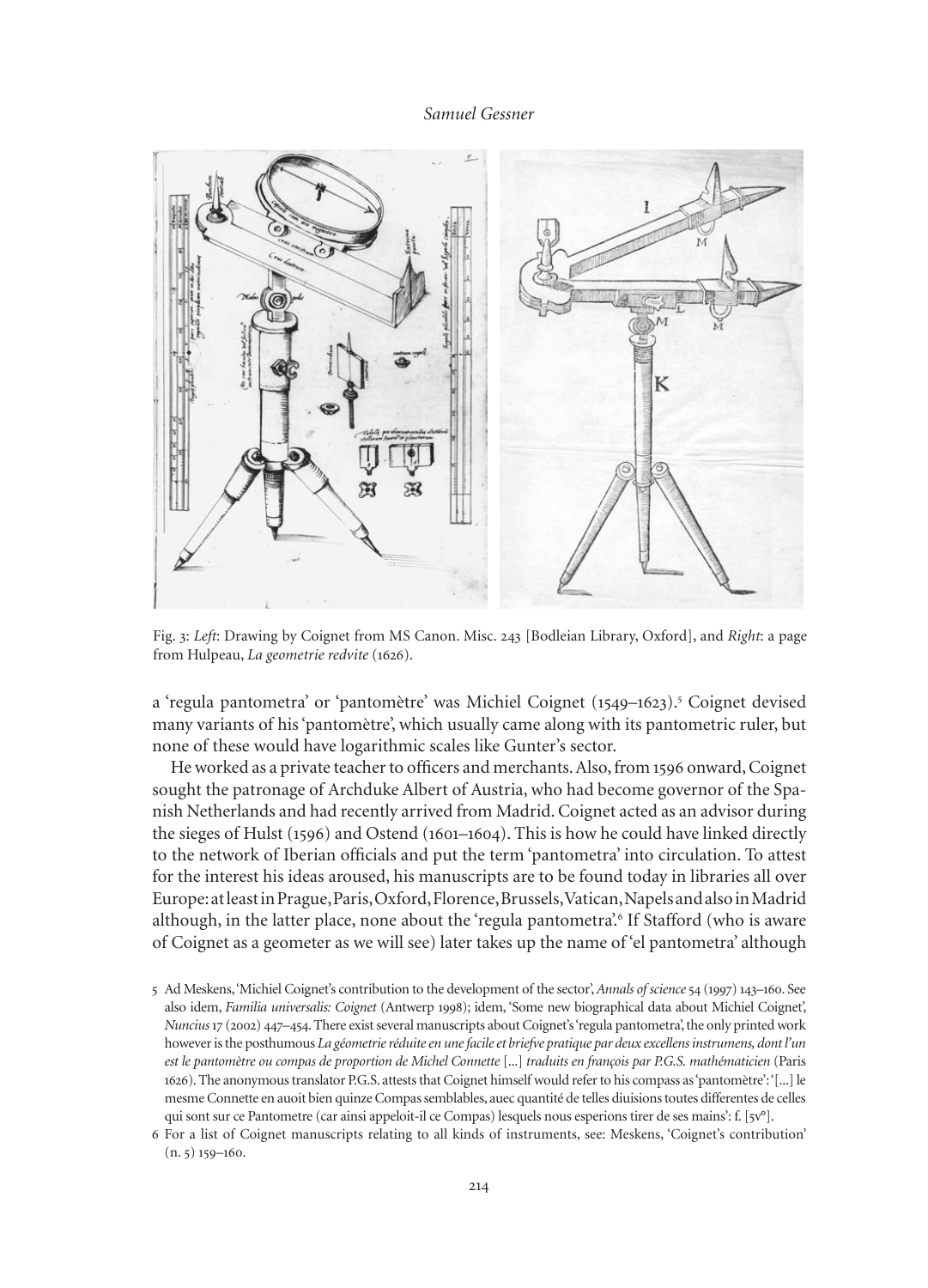he refers explicitly to Gunter's sector as described in the english translation *De sectore &*  radio,<sup>7</sup> this appears to be due to the fact that the people he met in Valladolid and in Lisbon were familiar with the instrument under this name, as he attests in this passage:

[...] the use of the logarithmic and geometric instruments that I wanted to describe, mainly [the use] of the gramelogia, of the *pantometra*, and the radio [geometrico], because these are the most important and practical that have been invented until now. And because these are the ones *the persons are using*, for whose sake I have taken up the present matter.<sup>8</sup>

[...] 3. The author of the *pantometra* I am considering was Edmund Gunter, lecturer of geometry at a college of the University [sic] of London, published in the year 1623, he called it 'sector of a circle', or simply 'sector' because of the similarity it bears to that shape, although I call it *pantometra*, in order to conserve the *common designation*. 9

In his manuscript treatise about military architecture Stafford writes:

But when one executes [the solution] by the *compass*, or by the circles of proportion, which in an other language, and commonly are called the *pantometra*, and gramelogia, it is necessary to follow the indication of the geometrical analogies  $[\dots]$ .<sup>10</sup>

His argument for using the term 'el pantometra' is 'para no dejar la phrasi comun' and because 'vulgarmente se llaman', which hints, as to the readership he had in mind, at a group of people, Jesuits or not, very probably with links to the Habsburg court or Iberian military circles. Those would be familiar with Coignet's manuscripts or the French publication and terminology, and hence using 'el pantometra' to designate the sector-like instrument. One of the few things we know about Stafford's adolescence, is that in 1618 or 1619, at the age of nineteen, he entered the Jesuit order in Villagarcia (Galicia). He spent the years from 1620 to 1625 at the Collegio de los Ingleses San Albano in Valladolid (Castile) which aimed at preparing English exiles for

- 7 edmund Gunter, *De sectore & radio. The description and use of the sector in three bookes. The description and use of the Croße-Staffe in other three bookes. For such as are studious of mathematical practise* (London 1623). As Gunter reports in a 'Conclusion to the reader' (p. 143), the book existed in Latin and circulated in manuscript versions before 1607. He has it printed eventually to make it available to buyers of the instrument who do not know Latin and to spare the trouble of transcription for the many who desire a copy.
- 8 '[e]l uso de los instrumentos logarithmicos, y geometricos que pretende siempre apuntar, principalmente los de la gramelogia, del pantometra, y del radio, por ser los mas insignes, y expeditos, que hasta a ora se han inventado. Y porque son los de que se sirven las personas, por cuya contemplacion he tomado el presente assumpto entre manos'. Cf. Stafford, 'Arithmetica' (n. 2) 5. (Italics applied by the author).
- 9 'el Autor del *pantometro* de que trato fue edmondo Gunter lector de Geometria en un Colegio de la Universidad de Londres, salio a luz con el año de 1623, llamole *sector de circulo*, o absoluta mente *sector* por la semejança, que tiene con esta figura, aunque por no dexar la *phrasi comun* le llamò *pantometra*'. Stafford, 'Arithmetica' (n. 2) 51. It is probably not Gunter, who introduced the english designation for a flat legged compass instrument'. See: Thomas Hood, *The making and vse of the geometricall instrument, called a sector. Whereby many necessarie geometricall conclusions concerning the proportionall description, and diuision of lines* [*...*] *may be mechanically performed with great expedition, etc.* (London 1598).
- 10 'Pero quando se executa por *el compas*, o por los circulos de proporcion, que en *otro lenguaje, y vulgar mente* se llaman el *pantometra*, y gramelogia, es necessario seguir la direccion de las analogias geometricas: y tambien en caso, que la operacion se executa por la linea de subtenças, y el petipie de la escala, y regla ordinaria, que acompaña el pantometra'. Cf. Ignace Stafford, 'La architectura militar,' in: *Varias obras obras mathematicas compuestas por el P. Ignacio Stafford, mestre de mathematica en el Colegio de S. Anton de la Compañia de Iesus, y no acavadas por cauza de la muerte del dicho Padre* (Lisbon 1638) 505–642 [National Library of Portugal, Lisbon, ms. PBA 240]. (Italics applied by the author).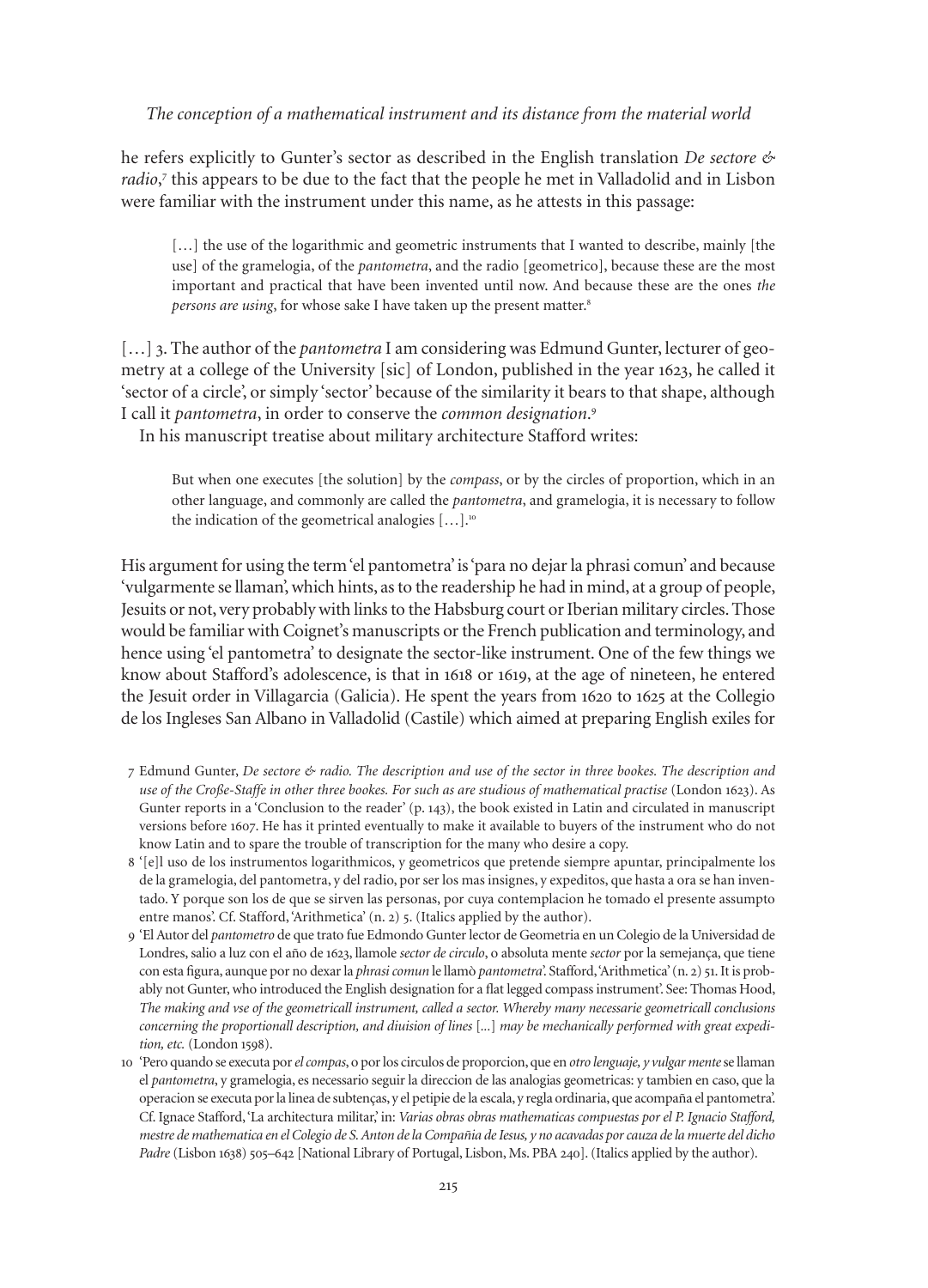missionary work in England and was under Jesuit direction. After that, his superiors sent him to Lisbon as a confessor.<sup>11</sup> Finally, he started teaching mathematics at the Jesuit Colégio de Santo Antão in Lisbon (1630–1636) on the chair of the famous 'Aula da Esfera' or 'Real Academia Mathemática'.<sup>12</sup> In 1636, he returned to Castile. A collection of Stafford's manuscripts on various mathematical matters are dated 1638, and the front page of these *Varias obras* says they were 'unfinished because of the author's death'. Nevertheless, according to the biographers and the Jesuit *Catalogus triennalis* from Rio de Janeiro, he accompanied the vice-king, Dom Jorge mascarenhas (d.1652), marquis of montalvão (monte Albano), on a trip to Brazil, in 1640. <sup>13</sup> Shortly after his return to Lisbon he died, in 1642.

This means that Stafford wrote his *Arithmetica* with people in mind who were familiar with Coignet's terminology and instrument 'regula pantometra' or 'le pantomètre', and belonged either to Jesuit circles in Lisbon or Valladolid, or to the entourage of the vice-king Dom Jorge.

In these circles Coignet's works could have circulated through the Spanish network as early as 1596. A later potential link is the Jesuit mathematician Joannes della Faille (1597– 1652), who was trained in Antwerp, and taught at the Jesuit college in Louvain before he went to teach and work at the Collegium Imperiale of madrid and for Philip IV in 1629. His famous portrait by Antoon Van Dyck (1599–1641) was probably painted at the occasion of his departure to Spain and shows Della Faille sitting at a table full of mathematical instruments, among them a sector.

#### *Traditional Corpus*

One of the strongest factors of autonomy of the field of mathematical knowledge is the adherence to a traditional corpus of mathematical concepts, problems, and specialized methods. During the Renaissance, as is well-known, mathematical authors maintained a conscious reference to antique authors such as euclid, Archimedes, Apollonius etc. Among the authors of the sixteenth century, there was a clear tendency of presenting even new developments as based on their venerable classical foundations. This allegiance to classical antiquity meant, on the formal level for example, that a mathematical text would start with a set of definitions and axioms and would then be divided in a series of propositions (a format alternative to dialogue, *Quaestio* or other traditional forms of learned discourse). Even the structure of a single proposition is more or less determined. The Euclidean ideal of mathematical exposition maintained a conspicuous influence. So it was part of the duties of the mathematicians to restate the euclidean definitions and axioms, and to

<sup>11</sup> João Pereira Gomes, *verbo* 'Stafford (Ignace)', in: *Verbo Enciclopédia Luso-brasileira de Cultura* 17 (Lisboa/Rio de Janeiro [1976]) col. 640–641.

<sup>12</sup> This designation appears in the subtitle of Stafford's only printed work *Elementos mathematicos* on the first six books of the *Elements* (1634). According to Baldini, he started to teach at the Jesuit College of Santo Antão in Lisbon in 1630/31. See: Ignace Stafford, *Elementos mathematicos por el Padre Ignacio Stafford de la Compania de [Jesus] a la nobleza lusitana, en la Real Academia Mathematica del Collegio de S. Anto[n]* (Lisboa 1634) and Ugo Baldini, 'L'insegnamento della matematica nel Collegio di S. Antão a Lisbona, 1590–1640', *A companhia de Jesus e a missionação no oriente*, Actas do colóquio internacional promovido pela Fundação Oriente e pela revista Brotéria, Lisboa, 21 a 23 de Abril de 1997 (Braga 2000) 275–310.

<sup>13</sup> Carlos Sommervogel (ed.), *Bibliothèque de la compagnie de Jésus. Première partie: bibliographie par les Pères Augustin et Aloys De Backer. Seconde partie Histoire par le Père Auguste Varayon* (Bruxelles/Paris 1895) 7, 1472– 1473; Luiz monteiro da Costa, *O engenheiro jesuíta Stafford, confessor do Marquês de Montalvão: apontamentos para a historia do primeiro vice-rei do Brasil*, Centro de estudos Bahianos, Publicação 29 (Salvador de Bahia 1954).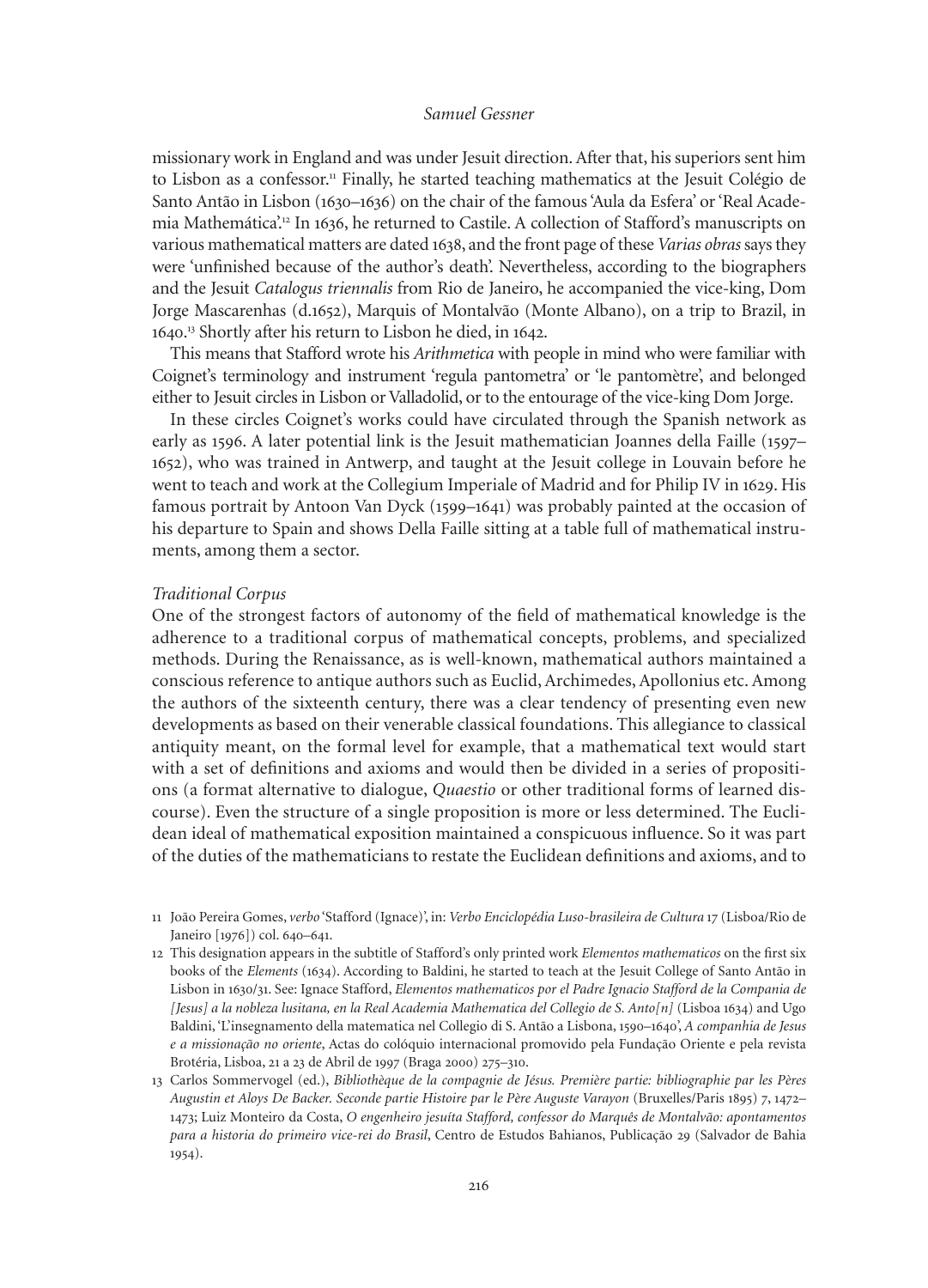

Fig. 4: Sir Antony van Dyck, *Portrait of Joannes della Faille s.j.* [Royal Museums of Fine Arts of Belgium].

reproduce the Euclidean ideal of mathematical exposition. On the other hand, the Renaissance mathematicians also inherited the non-Euclidean traditions: there is for instance a traditional set of problems used in treatises on practical arithmetic like those in Fibonacci or Paccioli.

These characteristics appear combined in Stafford's *Arithmetica*: As shown before, this book begins with a section with definitions, all of them classical definitions as they are to be found in book VII of the *Elements* or in *De institutione arithmetica* by Anicius m.S. Boethius (ca. 480–524). Like this latter author, he concludes the book by addressing the problem of different means and the maximally harmonic proportion, thus echoing the final paragraphs of this classic of arithmetic in the university syllabus. However, let us look now at the particular way in which Stafford explains the construction of the line of solids, which is one of the typical lines on the sector that allows the calculation of cubes and cubic roots, and hence determining two mean proportionals between two given quantities:

Propos. 6.ª; Probl. 6.º: Como se executa la construcion de la escala de solidos, o de cubos en el Pantometra.

[...] Para executar la seccion de la linea de solidos por lineas geometricas es necessario advertir como se descubren dos lineas medias proporcionales entre dos extremas dadas: por que en su lugar advertire mui en particular

Proposition 6; Problem 6: How to accomplish the construction of the scale of solids, or of cubes on the sector.

[...] To perform the division of the line of solids by geometric lines it is necessary to announce how to discover two mean propor tional lines between two given extreme lines: as at the appropriate place I will announce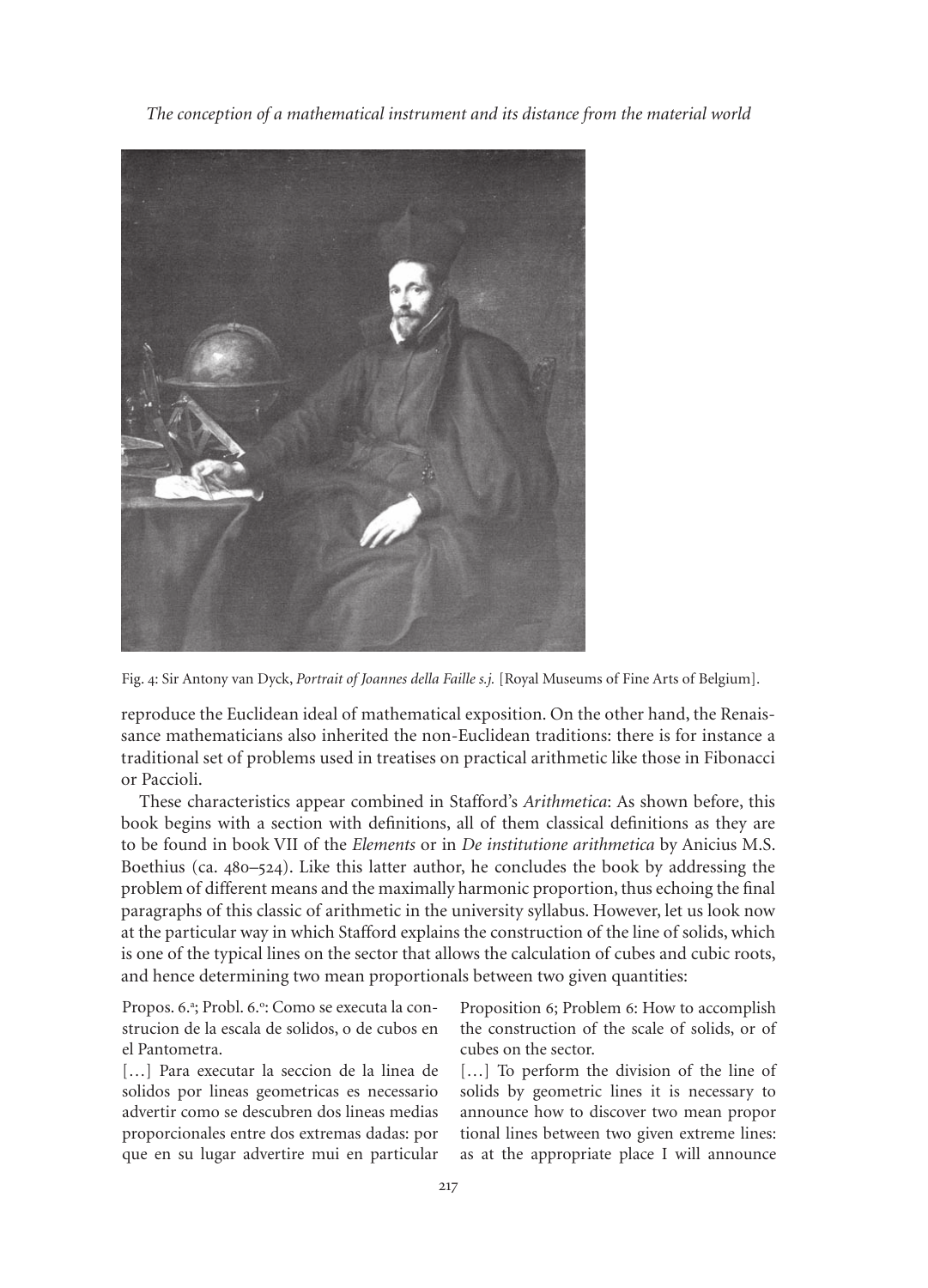como esta operacion se haze por numeros; apuntare tres modos.

4. 1° Sean AB, BC las dos extremas dadas de las quales formado el rectangulo ABCD, y lançadas las diagonales AC, BD, muevasse una regla sobre el angulo D, hasta que corte en las continuaciones de AB, y BC, dos puntos I, y H, equedistantes del centro E; porque AI, CH, seran las medias que se buscan; y DC; CH:: CH; AI[::] AI; AD. Porque siendo EL, EM perpendiculares, que cortan AB, BC, por el medio +BH, HC+ $\bar{a}$ MC= $\bar{a}$ MH; 6.2. Pero  $\bar{a}$ EC= $\bar{a}$ EM+  $\text{JMC}$ , y  $\text{JEH}$  =  $\text{JEM}$  +  $\text{JMH}$ . 47.1. Luego + BC,  $CH+3EC=3EH$ : o (que es lo mismo)  $3EI$ . constr. Del mismo modo se demonstra que +AI, IB+ $\delta$ AE= $\delta$ EI. Pero EA=EC. Luego +BH, CH= +BI, AI. Y BH; BI:: AI; CH. 16.6. Pero BI; BH:: DC; CH. 4.6. Luego DC; CH:: CH; AI. Y porque tambien BI; BH:: AI; AD. 4.6. AI; AD:: DC; CH:[:] CH; AI. Luego DC, CH, AI, AD, son continua mente proporcionales'.<sup>14</sup>



very particularly how this operation is done by numbers; I will indicate three ways.

4. 1st Let AB, BC be the two given extreme [lines], of which a rectangle ABCD is formed, and the diagonals AC and BD being drawn, one moves a ruler on the angle D, until it intersects the prolongations of AB and BC at two points I and H being equidistant of the centre E; by which AI and CH will be the mean proportionals that were looked for, and DC:CH=CH:AI=AI:AD. Because being EL and EM perpendiculars bisecting AB and BC

|                                                   | BH·HC+MC <sup>2</sup> =MH <sup>2</sup>   Elements II.6 |               |  |  |
|---------------------------------------------------|--------------------------------------------------------|---------------|--|--|
| But:                                              | $EC^2=EM^2+MC^2$                                       |               |  |  |
| and                                               | $EH^2=EM^2+MH^2$                                       | Elements I.47 |  |  |
|                                                   | Hence: $BC\text{-}CH+EC^2=EH^2$                        |               |  |  |
| or (which is the same) = $EI^2$  by construction. |                                                        |               |  |  |
| In the same way one demonstrates that             |                                                        |               |  |  |
|                                                   |                                                        |               |  |  |

|                         | $AI·IB+AD²=EI²$ .                  |                       |
|-------------------------|------------------------------------|-----------------------|
|                         | $But: EA = EC$                     |                       |
|                         | Hence: $BC \cdot CH = BI \cdot AI$ |                       |
|                         | And: $BH:BI=AI:CH$                 | <i>Elements</i> VI.16 |
|                         | But: BI:BH=DC:CH                   | $ Elements$ VI.4      |
|                         | Hence: DC:CH=CH:AI                 |                       |
| And as also BI:BH=AI:AD |                                    | Elements VI.4         |
|                         |                                    |                       |

#### AI:AD=DC:CH=CH:AI

Hence DC, CH, AI, AD are in continuous proportion.

[Figure reproduced after Stafford's manuscript.]

The author relies doubly on antique heritage: he uses a solution attributed to Apollonius for the geometrical construction of two mean proportional straight lines by *neusis*. His exposition, moreover, proceeds along the classical sequence of a geometrical proposition: exposition, construction, demonstration, and conclusion, and hence reproduces the Euclidian mode formally, too. While presenting the structure of the pantometra, in contrast with his model text on the sector by Edmund Gunter (1581–1626), the Jesuit mathematician takes care of including traditional methods and demonstrations. So one can conclude in this case that Stafford invokes traditional knowledge both formal and conceptual. What is

14 Stafford, 'Arithmetica' (n. 2) 13–15.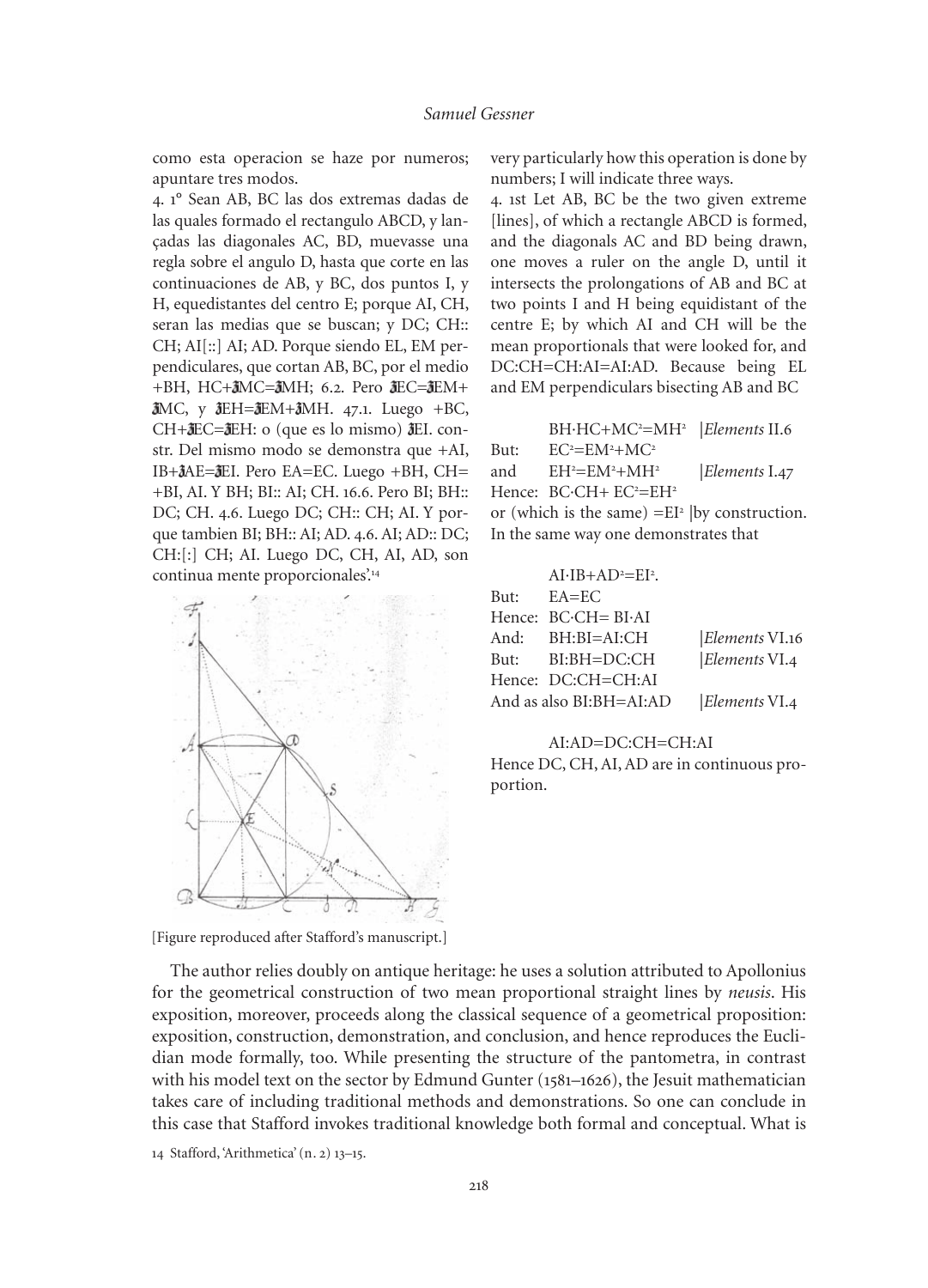

Fig. 5: A brass sector with scales labelled in Portuguese, unsigned and undated, inv. T.1984.173 [National Museums of Scotland].

striking in that respect, however, is the very progressive use of abbreviated notation. This is already a sign of a connection with a novel tradition who sought to introduce 'symbolism' into geometrical discourse.

#### *Autonomy qualified*

We know that, beyond the influences from present and past, mathematical work does not emerge completely isolated even from the world outside mathematics. This is why one needs to qualify the degree of autonomy of mathematical knowledge and its development. We shall now see in the case of Stafford's *Arithmetic* several ways in which content connects to historical context. Stafford's times were marked by economic and political instability, provoked by the expanding trade routes, innovation in the production system, the rivalling monarchies of Spain, France, england and the Levant, all these exacerbated by religious disputes. Fundamentally, it was plagued by hopeless poverty, repeated crises, which resulted in repeated agrarian rebellions, attempts at institutional reforms and never ceasing wars. With respect to Lisbon, where Stafford resided, during the last decade of the union of the crowns of Spain and Portugal, elite circles conspired with the project of a renewed independence of the Portuguese kingdom. Influence of this general restlessness appears in the choice of example problems that enter the corpus of traditional problems. These examples, usually to be solved by the rule of three, reflect the world that surrounded the author Stafford:

11. A knight intends to serve at war 6 years, and finds that in 7 months and 13 days, the expenses attain 6500 [reales].<sup>15</sup> He would like to know how much money is needed for the expenses of 6 years.<sup>16</sup>

- 15 The 'real de prata' was a Portuguese silver coin. Around 1540, 400 'reais' were worth one 'cruzado', a gold coin introduced in the fifteenth century. Rui mendes, *Pratica darismetica* (Lisbon 1540) fol. [LIXv°].
- 16 'Proposicion 41<sup>a</sup> Como se reconoce el quarto numero proporcional a otros tres dados en proporcion direct; continua o discreta […]'; '11. Un Cavallero pertende servir en la guerra 6. años y halla que en 7. meses, y 13. dias el gasto llega a 6500 [reales] deseja saber el denero, que ha menester para el gasto de 6 años'. Stafford, 'Arithmetica' (n. 2) 93 & 95.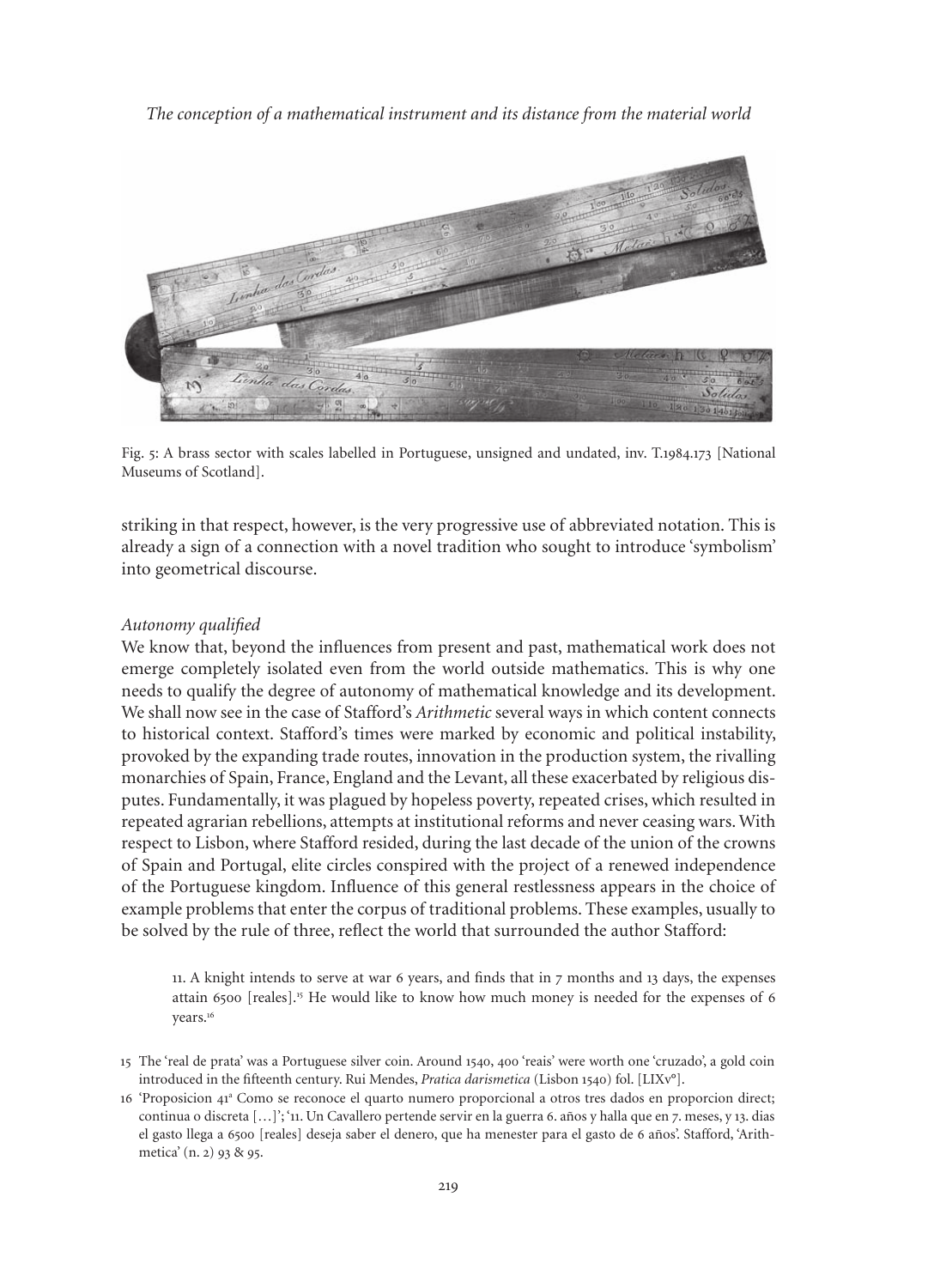13. A merchant bought in Lisbon 400 ells of tissue for 800 [reales], gave them to a servant for him to sell them in the Alentejo, ordering him to make a profit of 16,000 [reales] at a ratio of 5 percent. The servant took the 400 ells to Evora, and he spent 5 [reales] for each ell in tolls and portage. In Evora he sold 180 ells for 860 [reales] each; he takes the remaining 220 further to Castro marin, and spent 8 [reales] for each ell in tolls and portage. One asks at what price the servant needs to sell these 220 ells in Castro marin to come out straight with the profit in the tissues that his master asked him for. [...] That's how I conclude that  $[\dots]$  he needs to sell the 220 ells for 840 in Castro Marin, cheaper than in evora. If he found the market favourable, however, he would sell at a higher price, (of which there is no doubt) as the bachelor will imagine, and he can divert the excess profit for himself, with which he will start to enrich for hell.<sup>17</sup>

24. A very honourable inn keeper buys 210 jars of wine for 160 [reales] per jar; and in order not to lose the sale, if he sold expensive, he wants to sell the 210 jars at a base price of 120 [reales] per jar, nevertheless he wants to earn 1800 [reales], so he would like to know how many jars of water he should add to the wine so as to reach such a profit.<sup>18</sup>

6. The army of a besieged fort is 8500 men strong, but possesses victuals for 11 months. There is however no hope for assistance nor for the siege being lifted before 25 months. It is asked how many people should be retained.<sup>19</sup>

5. If 30 artisans can finish a work within 4 years, in how many years 50 [artisans] will finish it?<sup>20</sup>

9. Four captains, 6 lieutenants and 100 soldiers, when distributing a booty of 72,400 cruzados agreed that every lieutenant will get 5, every soldier 3 times as much as every captain 8.<sup>21</sup>

When commenting on the different currencies with their subdivisions of coins, Stafford gives preference to the Portuguese, as he says:

mrs. 'money' although admitting greater variety in her integer and fractional numbers [compared to units of weight and volume] […] the Portuguese is doubtlessly the best of all, not only because it

- 17 '13. Un mercad[o]r compro en Lisboa 400. varas de pãno, a 800. [reales], entregolas a un criado para que las fuesse a vender a Alentejo, ordenandole, que sacasse de ganancia 16000. [reales] a raçon de 5. por 100. El criado llevo las 400. varas a Evora, y en los derechos, y porte de cada vara gasto 5. [reales]. En Evora vendio 180. varas cada vara a 860 [reales]; las reliquas 220. passa adelante a Castro marin, y gasto de derechos, y porte de cada vara 8. [reales]. Perguntasse a que precio el criado ha de vender estas 220. varas en Castro marin para salir derechamente con la ganancia en el paño; que su amo le encomendo. [...] Y assi concluyo, que [...] ha de vender en Castro marin las 220 varas a 840 y mas barato que en Evora, y si contodo hallando el mercado bueno vendiere mas caro, (de que no dudo) imaginara el bachiler, que puede convertir en si la mayor ganancia; con que començara a enriquecer pa el infierno'. Stafford, 'Arithmetica' (n. 2), 96.
- 18 '24. Un tabernero muy honrrado compra 210. potes de vino por 160. [reales] el pote; y porque por no perder la venda, si vende caro, quiere vender los 210. potes, a raçon de 120 [reales] el pote, y contodo quere ganar 1800 [reales], y desea saber quantos potes de agua ha de emborrachar para salir con esta ganancia. [...]' Stafford, 'Arithmetica' (n. 2) 98.
- 19 '6. Una fortaleza sitiada tiene exercito de 8500 hombres y victualias para solos 11. meses. Pero no tiene esperanças de socorro, ni de que el cerco se levante en 25 meses. Perguntasse el numero de gente que ha de retener'. Stafford, 'Arithmetica' (n. 2) 99.
- 20 '[Prop. 42] Como se reconoce el quarto numero proporcional a otros tres dados en proporcion reciproca [...] 5. Si 30. artifices pueden acabar una obra en 4. anos; en quantos la acabaran 50?' Stafford, 'Arithmetica'  $(n. 2)$  99.
- 21 '[Prop. 46] Como se executa la regla de proporsion de consorcio. […] 9. Quatro Capitanes, 6. Alferes, y 100 soldados en la reparticion de una presa de 72400. cruzados convenieran en que cada alfer[e]s recibiria 5, y cada soldado 3; tantas veses, quantas cada capitan recibia 8'. Stafford, 'Arithmetica' (n. 2) 105.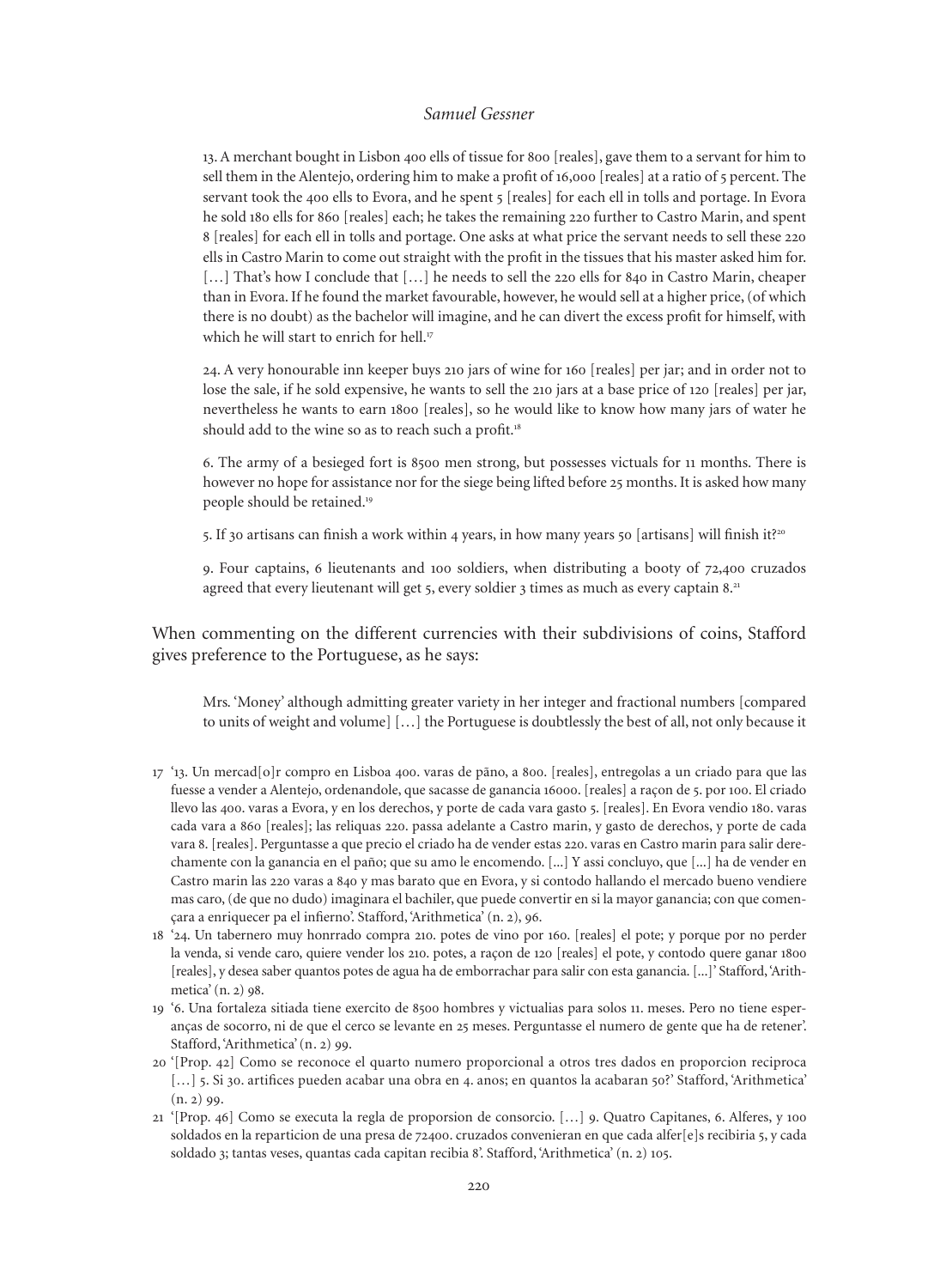is the simplest, but also because it divides up into tiny parts, and comforts the poor who may, with little substance, show off thousands of coins.<sup>22</sup>

Another example, famous already in his time, is Stafford's invective against the habit of using the bad 'ordinary sea charts' instead of one using the mercator projection. He comments on this problem when introducing the meridian line on the sector.<sup>23</sup> On this question, he can already cite an ancient authority: Pedro Nunes (1502–1578).<sup>24</sup>

[...] that's why on the ordinary chart the ratio of longitude of Friesland is double with respect to the globe, and to the true [longitude]; on the isles of Groenland and Groeland it is four times the true one because of the meridian of Friesland being double of its parallel, and [the meridian] of Groeland, and Groenland four times its parallel. […] I will note an example of this effect by Pedro Nunes. The distance between Lisbon and Ilha Terceira is estimated at 262 Portuguese miles (where  $17\frac{1}{2}$  make 1° of a great circle).<sup>25</sup>

[...] that's why the drawing of this black chart has been the most pestiferous invention that the ignorance and carelessness of our friends the mariners has brought upon navigation. Good Pedro Nunes said in his time that he knew a lot advocates of the vulgar chart, and had with them several disputes, with no effect, however. In his book on navigation, he left for them written several exhortations, invective sermons, that would have been so useful in the ignorance of his time, as you can see in [the ignorance] of our century that keeps as a heritage the errors of its ancestors.26

- 22 '[Prop. 31<sup>a</sup> ] Como se reconoce el valor, y proporcion de qualquier numero quebrado [...] La señora moneta aun admitte mayor variedad en sus numeros enteros, y quebrados [than weight and volume measures] [...] y sin duda la Portuguesa es la mejor de todas; no solo por ser la mas facil; sino tambien porque ordinariamente se haze en partes menudas, consuela a los pobres, que con poca substancia pueden hazer ostentacion de millares de monedas'. Stafford, 'Arithmetica' (n. 2) 75–76.
- 23 One understands that there is a sense of a lack of mathematical training in the kingdom at that time from a short remark by the Jesuit Padre Provincial, Luis Lobo, on the back of the cover page to the printed elementary mathematics treatise by Stafford: 'Licencia de Luis Lobo, P. Provincial da Comp[anhia] em Portug[al] 25. de Mayo de [1]634 | Licencia dela Inquisicion | Ygnacio Stafferd Ingles, Lente de Mathematica em o Collegio de S. Antão. | [...] Não tem, cousa contra nossa Santa Fê. é bons costumes: antes o Autor scientificamente trata, não so da Geometria, que se termina em o sexto elemento; se não tambem da Stereometria no undecimo, discorrendo em todos, et em cada hum delles, por difinições y proposições, propondo exemplos de figuras mathematicas demonstrativas do q[ue] nas regras ensina. [...] sera de muita vtilidade & proveito, pella muita falta que ha neste Reyno desta faculdade. Lisboa em o Convento de Noßa Senhora de Iesu em 8. de Iunho de 634', see: Stafford, *Elementos mathematicos* (n. 12).
- 24 On Nunes' work on theory of navigation, see commentary and notes in: Henrique Leitão (ed.), *Pedro Nunes Obras. Vol. IV De arte atque ratione navigandi* (Lisbon 2008).
- 25 '[Prop. 7] Como se executa la fabrica de la escala de las partes proporcionales del meridiano, o de la linea meridiana en el pantometra', Stafford, 'Arithmetica' (n. 2) 16, '[...] y assi en la carta ordinaria la proporcion de la longitud de Friesland es duplo mayor, que en el globo, y que la verdadera; en las islas de Groenland, y Groeland, es el quadruplo mayor que la verdadera, por ser el meridiano de Fri[e]sland el duplo de su paralelo, y el de Groeland, y Groenland el quadruplo de su paralelo. [...] Apuntare un exemplo en este particular de P[edr]o Nunes. La distancia entre Lisboa, y la Isla tercera se estima en 262 portugesas, de 17½ por grado de circulo maximo [...]'. Stafford, 'Arithmetica' (n. 2) 17.
- 26 '6. [...] Y assi la descripsion desta negra carta ha sido el mas pestifero invento, que la ignorancia, y descuido de los antigos marineros ha prohigado a la navegacion. […] el buen P. Nunes en su tiempo dize que reconocio muchos destos defensores de la carta vulgar, tuvo con ellos varias porfias; pero sin effecto. En su libro de navegacion les dexo compuestas varias exortaciones, y sermones invectivos, que tanto provecho hizieron en la ignorancia de su tiempo, como se ve en la de nuestro siglo, que retiene como herencia los errores de sus mayores'. Stafford, 'Arithmetica' (n. 2) 19.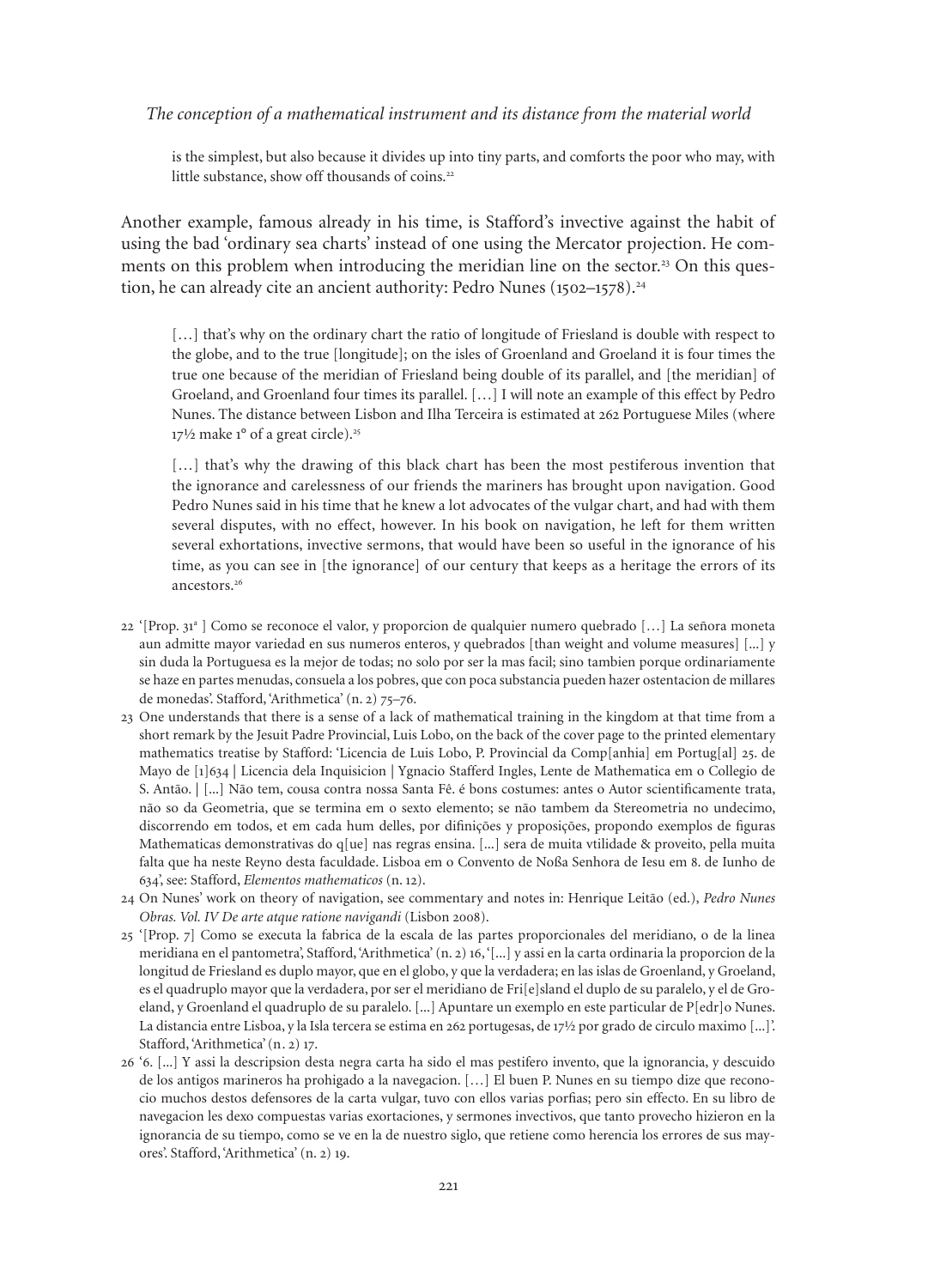Stafford then moves on to give an 'historical' account of how the technique of realizing a mercator projection came about. One sees in this set of citations how, while introducing contemporary elements, the author also includes moral judgement, and criticizes realizations and practices in his present time world, practices contrary to mathematically guided reason. The following are the issues he apparently points out: the erroneous way of navigation (repeating Nunes' example), the making of private profit by exploiting the market price instead of selling at the adequate price (the servant of the cloth merchant), the cheating on the product to resist the obscure forces of offer and demand (the inn keeper), the spending of life years and money on war (the knight), the misery of the poor (showing off their little substance) etc.<sup>27</sup>

In addition to this non-mathematical matter intruding into Stafford's text from the historical context one should underscore that a couple of very recent mathematical innovations make their appearance, too. There is the case, as we have seen, of the demonstration borrowed from Apollonius. Although inherited from antiquity, this and other methods for finding two mean proportionals are included in eutocius' commentary of Archimedes' *The Sphere and the Cylinder*, a text which starts to circulate during the mathematical Renaissance in the sixteenth century. more specifically even, Stafford uses a modern, abbreviated notation. On the one hand, he adopts John Napier's (1550–1617) notation of decimal fractions using a comma to separate integers from the fractions, on the other hand he uses Oughtred's 'symboles of word's' to note equations and analogies, and he chooses a semicolon  $($ ;) to note a ratio.<sup>28</sup> Such notation is considered (by Oughtred and his followers) more easily intelligible than the pure discourse. Furthermore, the solutions of the traditional arithmetic problems are enriched with new methods of solution: using the logarithm tables and several other recently invented instruments: the sector, Napier's bones, etc. are used to think about a given problem, and to execute the calculations. Was Stafford aware of Napier as a notorious protestant fanatic? If yes, the Jesuit's respectful words for the inventor of the logarithms and the 'rabdology', and his enthusiastic embracing of the new methods based on them, are a sign of autonomy in the development of mathematical knowledge.

Finally, but very significantly, Stafford's presence in the town of Lisbon was itself a product of the historical circumstances: As an effect of the confrontational policy of the english crown and the Roman church hierarchy, many english Catholics were driven into exile to catholic countries.<sup>29</sup> Consequently, these communities provided students for English colleges in several places around Europe, in particular in Spain. It is in one of these that Ignace Stafford, born in England, gets his first training: the English College of San Albano in Valladolid. Then he is sent to Lisbon, and little later started to teach at the Jesuit College of Santo Antão. The politico-religious refugee brought with him his particular education and in his case the very special commitment to practical mathematical techniques, especially those implying english instruments. In his lectures, Stafford seems to have taught their use to students of the 'Aula da esfera' mainly committed to a career in nautical activities such as

<sup>27</sup> Paradoxically, in several instances, it is precisely the mathematics that will help to find out the best way to cheat. 28 An 'analogy' is the equation of two similar ratios. It is moulded after the Greek word for 'proportionality'.

<sup>29</sup> For instance the Act of Supremacy (1534) by Henry VIII, the excommunication of Queen Isabel I by Pope Pius V, and laws under Elizabeth I like the legal requirement to adhere to the 39 Articles of Religion (1571) or the Act for retaining the Queen's subjects in Obedience (1581). Cf. m.J. Tooley, 'Political thought and the theory and practice of toleration,' in: *The New Cambridge Modern History. Vol. III: The Counter-Reformation and Price Revolution* (Cambridge 1968) 480–506, esp. 491–492.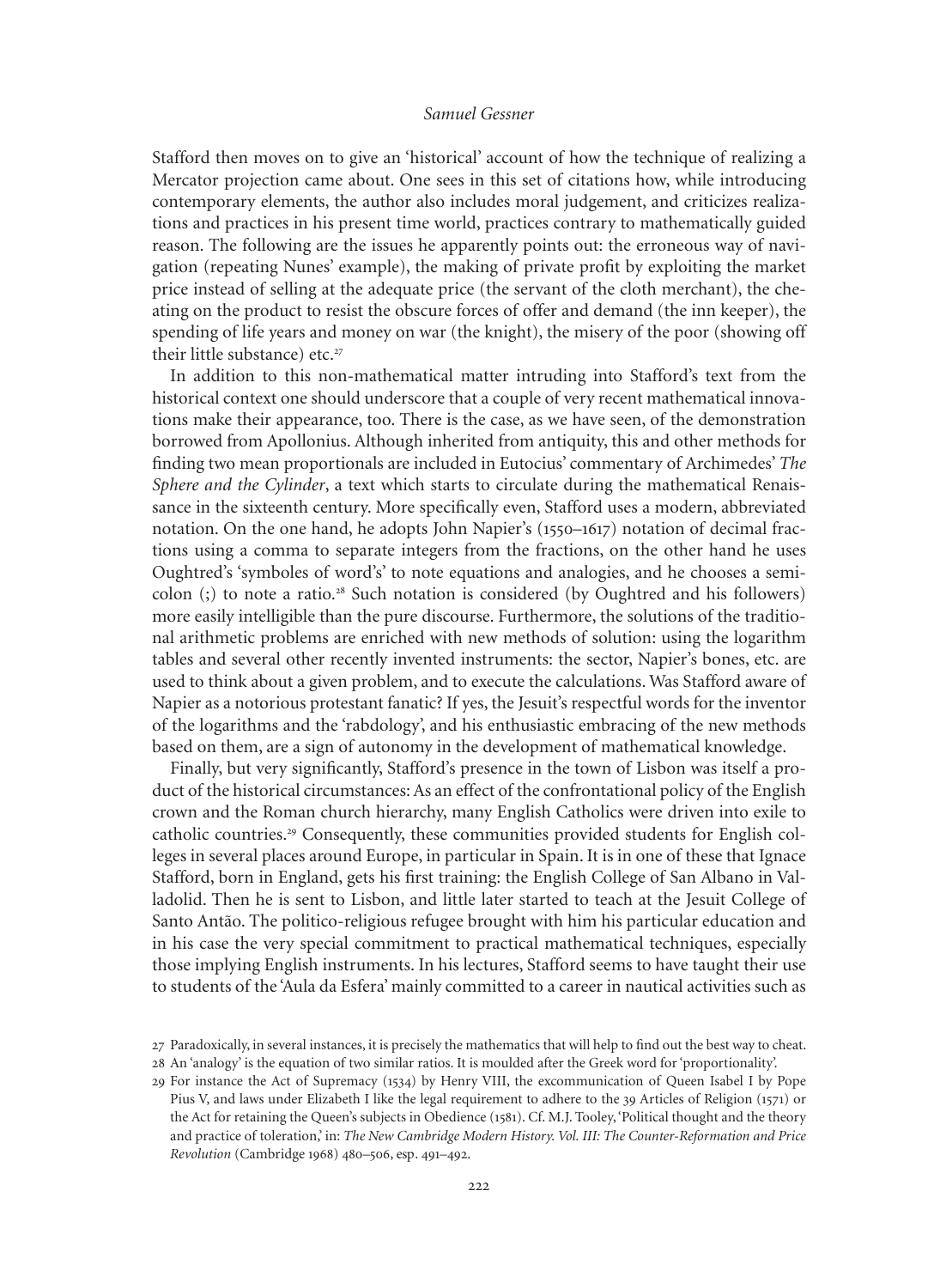pilots, cartographers, and instrument-makers.<sup>30</sup> His teaching activity and his writings may have been of a certain influence, the scope of which is still to be established.

### *Distances from the material world – Religious affinity*

At some point, Stafford seems to acknowledge the geographically distant traditions his *Arithmetica* is drawing on. So we read in the 'Appendix' following the first twenty two propositions dedicated to the construction of the scales on the various instruments, the following consideration about the origin of the sector:

2. The first inventor of the sector, such claim the French, was michiel Coignet; the Italian want it to be Galileo. The first of these two, who achieved the renown of a good Geometer, could accomplish and change it in a way so it looked like a new work and invention, the latter deserved the infamy of great thief of others instruments. And so neither the one nor the other will retain the honour that is due to the first inventor; because Father Clavius – much earlier than both of them – shows at the beginning of his Geometria practica the design of an instrument which he calls 'instrument of parts', where there are sketched out the first shapes of the sector; and over this foundation Coignet could very easily raise his building. However, he left it still very unfinished, as anyone can see, who is willing to put side by side the sector that I am considering with Coignet's.

3. The author of the sector I am considering was edmund Gunter, reader of geometry at a college of the University [sic] of London, published the year 1623, he called it 'sector of a circle', or simply 'sector' because of the similarity it has with that shape, although I call it pantometra, in order to conserve the common designation.<sup>31</sup>

Stafford attributes the invention of the sector to Christophorus Clavius (1538–1612) as having laid the foundation.<sup>32</sup> Apparently he considered the addition of the whole variety of

- 30 Henrique Leitão, 'A periphery between two centres? Portugal on the scientific route from europe to China (sixteenth and seventeenth centuries)', in: Ana Simões, Ana Carneiro, maria Paula Diogo (eds.), *Travels of learning. A geography of science in Europe* (Dordrecht/Boston/London 2003) 19–46, esp. 31. See also Ugo Baldini, 'As assistências ibéricas da companhia de jesus e a actividade científica nas missões asiáticas (1578–1640). Alguns aspectos culturais e institucionais', *Revista portuguesa de filosofia* 54:2 (1998) 195–246. However, we must distinguish the lecture notes from those of Stafford's manuscript treatises, which seem to be intended for the advanced reader, like 'Arithmetica' and *Trigonometria* (both from 1638). The few lecture notes extant contain only a part of the applications to problems: *Los usos de la regla* [1633] (BNP Cod. 43234 ) and *Los usos del pantometra* (c.1638) (BNP Cod. 1864). We lack documents on the students that attended the 'Aula da esfera'.
- 31 '2. el primer inventor del pantometra pretenden los Franceses sea miguel Coignet; los Italianos queren que sea Galileo. el primer destos dos, que alcanço opinion de buen Geometra, podia perficionar, y trocarle de modo que pareciesse obra, y invento nuevo, el otro ha merecido la infamia de gran ladron de instrumentos agenos. Y assi ni el uno, ni el otro quedara sin la honrra, que al primer inventor se le deve; porque el P. Clavio mucho mas antigo, que ningun dellos, en el principio de su geometria practica muestra la fabrica de un instrumento, que llama el instrumento de partes, en que estan debuxados los primeros deliniamentos del pantometra; y sobre este fundamento podia Coignet mui facilmente levantar su edificio. Pero dexole aun mui imperfecto, como, quien quisiera çotejar el pantometra de que trato, con el de Coignet, podra ver. 3. el Autor del pantometra de que trato fue edmondo Gunter lector de Geometria en un Colegio de la universidad [sic] de Londres, salio a luz con el año de 1623, llamole sector de circulo, o absoluta mente sector por la semejança, que tiene con esta figura, a[u]nque por no dexar la phrasi comun le llamo pantometra. […]' Stafford, 'Arithmetica' (n. 2) 51.
- 32 The best account of the early history of the development of the sector starting from the second part of the sixteenth century, and many elements about Coignet, is given by Filippo Camerota, *Il compasso di Fabrizio Mordente: per la storia del compasso di proporzione*, Biblioteca di Nuncius: Studi e testi, 37 (Florence 2000).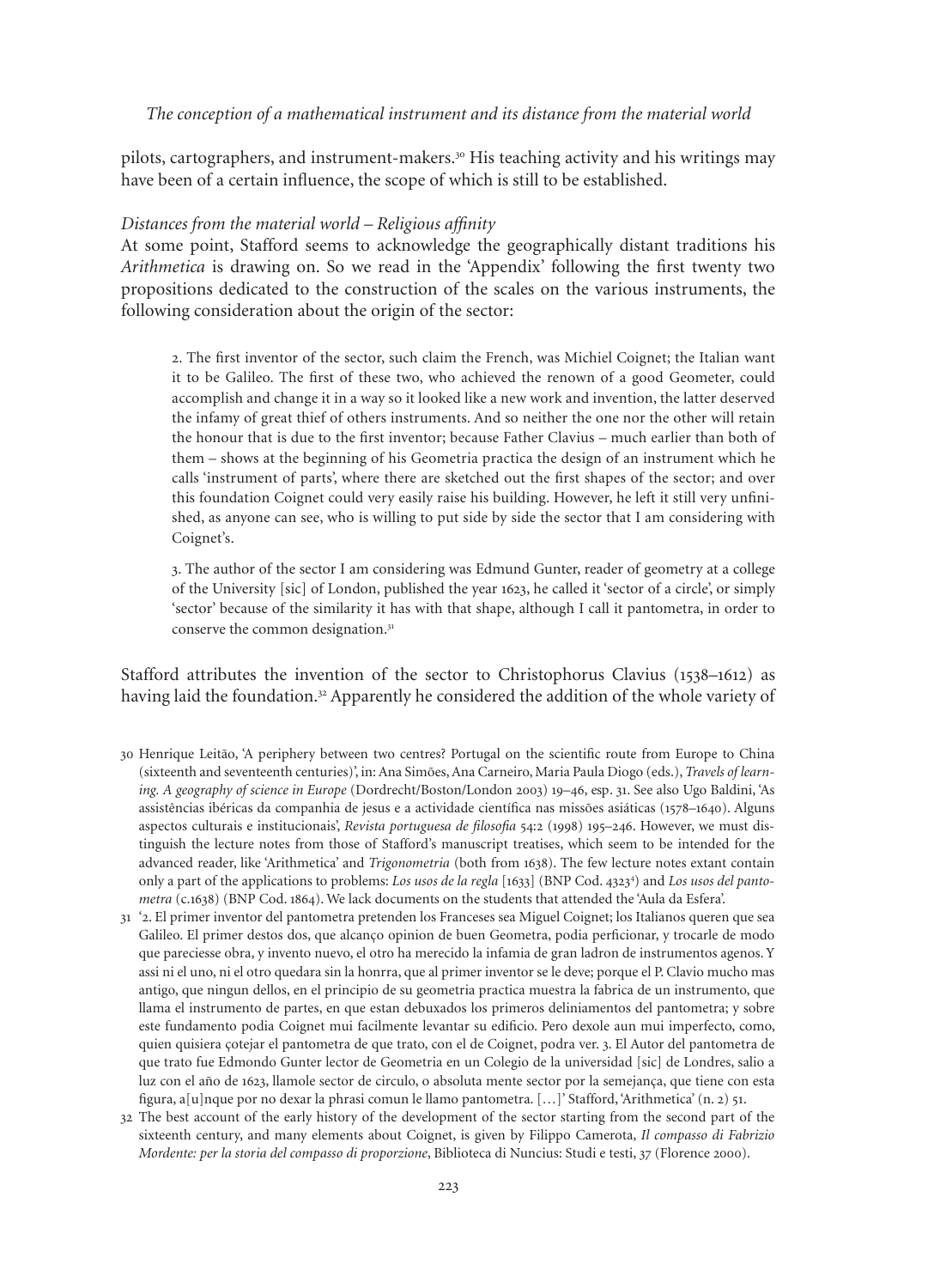

Fig. 6: Sector as depicted in Christophorus Clavius, *Geometria practica* (Rome 1604).

scales as a development less important than the fundamental structure of the instrument. Nevertheless, it seems also that he attributes glory as a function of religious affinity and reverence. This said, we have seen that the technical contributions are not actually rejected, even when they originate from a religious opponent, e.g. Napier. Still, some resentment towards Galileo Galilei (1564–1642) is expressed. Stafford's opinion seems strongly influenced by his affinities to Clavius' religious position and Galileo's renown of heterodoxy. So, are we then to assume that in questions of attribution of an invention some relevant arguments lie, strictly speaking, outside the field boundaries?

## *Distance between concept and materiality*

A text about the design and use of a sector implies the bridging between the spheres of 'mathematical concepts' and 'materially crafted' instruments. Stafford's text gives a few hints about the difficulties of bridging this gap. Admittedly, there are very few of such passages where we could speak of a conscious perception of the distance between abstract reasoning and instrumental operation.

The first I could locate is rather trivial. It is included in problem number 3, where Stafford sets out to explain the construction of the scales of tangents on the sector. These scales are usually divided into 100 or 1000 parts, he says, while the radius assumed in the tangent tables is 10 000 000, hence the necessity of rounding the numbers found in the tables. This shows that Stafford is well aware of the compromise when you pass from using the tables to using the instrument.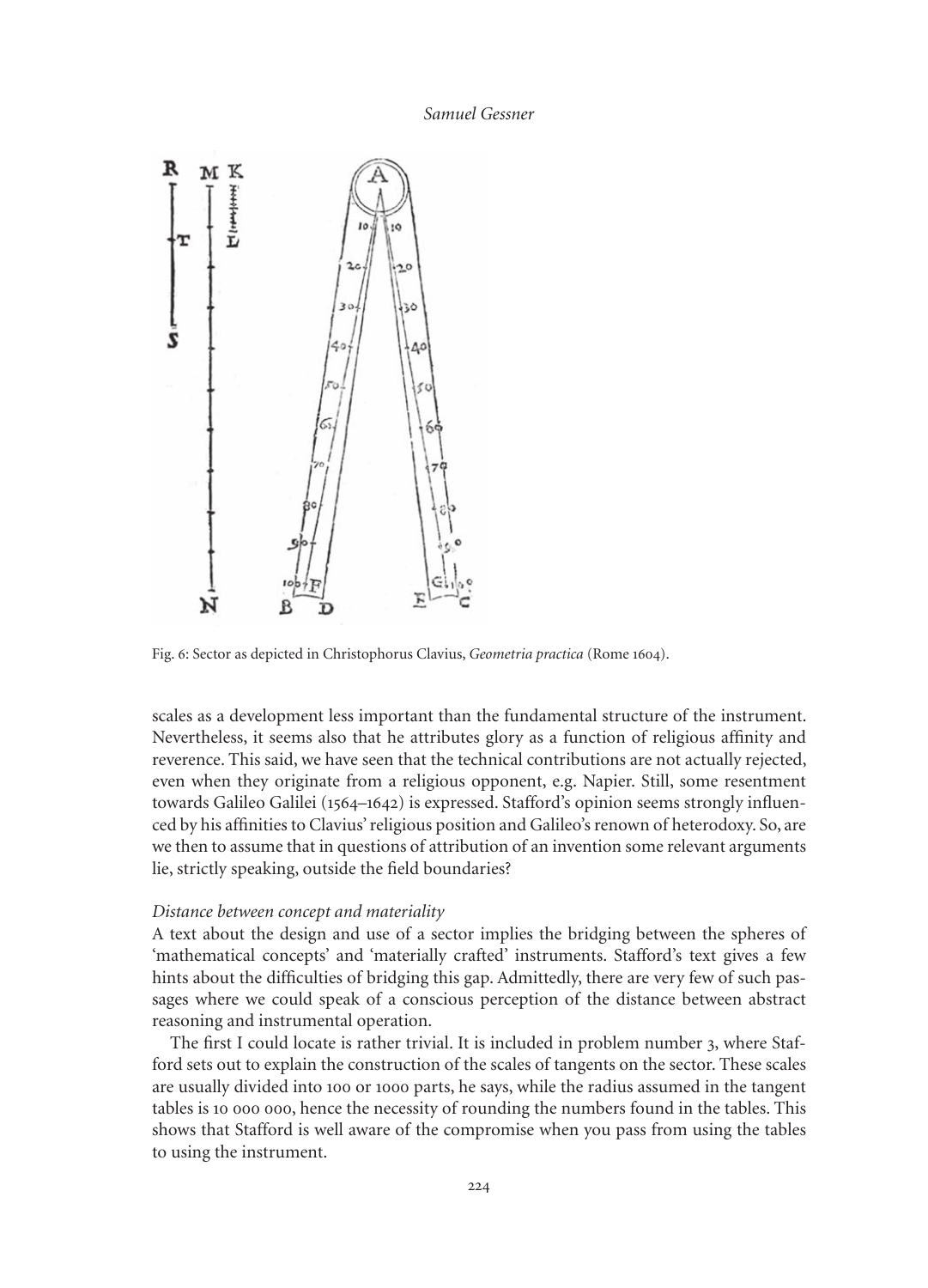Proposition 3; Problem 3: How to accomplish the dividing of the tangent and secant lines on the sector.

[...] of the number that corresponds in the tangent table to the required arc, five figures on the right hand side are removed, given that the radius is 10. 000 000, so that the radius be 100, equal in number to the subdivisions of radius AB;

[...] 5. Note that when, after excluding the five figures of any tangent or secant of the tables, the last of the excluded on the left hand side is 5, the first on the right hand side of those that will remain, shall be increased on the radius by a half, and by one entire unity if the last of the excluded is 8, or 9. 33

A few pages further in the text, the author draws the attention to another condition that depends on the actual size of the material instrument. If the latter is of medium size, acknowledges Stafford, it is in fact materially impossible to engrave distinctly the thousandth in the scale of solids:

7. The constructing of the scale of solids can be performed in any of these three ways, […] although if the sector is of medium length, it will be impossible to distinctly express all the unequal thousandth parts.<sup>34</sup>

Thus, the author is well aware of the distance lying between his theoretical explanation of how to design an instrument and the actual material manufacture.

#### *The gold sand in the Tajo river: the relationship to distant traditions*

eventually, Stafford manifests awareness of still another kind of distance: the one left behind by travelling knowledge while it is handed down from the first text that would describe the instrument (the source) down to his own text. He writes at the end of his 'Appendix':

Up to this point the authors [Gunter and Oughtred] of these instruments teach us their design and construction. If [they did it] better than [myself in] the preceding propositions, then I have struggled in vain: and if not, I wish to heal the illusion of those curious people who are only satisfied with what they expect to be better at the source, than in the river: and it is not always like this because often the water at the source is crude and too thin, and flowing down it acquires perfections, like the Tajo river by the gold sands with which it becomes loaded.<sup>35</sup>

- 33 'Propos. 3.ª ; Probl. 3.º: Como se executa la fabrica de las escalas de tangentes en el Pantometra, y las escalas de secantes. […] del numero, que corresponde en la tabla de tangentes al arco pedido, se quitan sinco notas a la mano derecha, siendo el radio 100,000,00, paraque el radio sea 100, numero igual con las partes del radio AB; [...]. 5. Advierto que quando excluidas las sinco notas de qualquier tangente, o secante de las tablas, la ultima de las excluidas a la mano esquierda es 5, la primero a la mano derecha de las que quedaran, ha de crecer en el radio una mitad, y una unidad entera si la ultima de las excluidas es 8, o si es 9'. Stafford, 'Arithmetica' (n. 2) 8–10.
- 34 '7. Por qualquier destos tres modos se puede executar la fabrica de la escala de solidos, [...] aunque si el pantometra es de mediana longitud, sera impossible exprimir todas las partes milessimas desiguales distincta mente'. Stafford, 'Arithmetica' (n. 2) 15.
- 35 '[…] Hasta aqui los Autores [Gunter and Oughtred] destos instrumentos nos enseñan sus descripsiones y construciones. Si mejor que las precedentes proposiciones me ha cançado en valde: y si no, deseo que se desengañe la curiosidad de los que no se contentan sino con la expectacion de lo que siempre imaginan mejor en la fuente, que en el rio: y no es assi siempre porque muchas veses el agua en la fuente es cruda y demasiada mente delgada y corriendo gana perfeciones, como el Tajo por los arenas de oro, con que se enrriqueze'. Stafford, 'Arithmetica'  $(n. 2)$  55–56.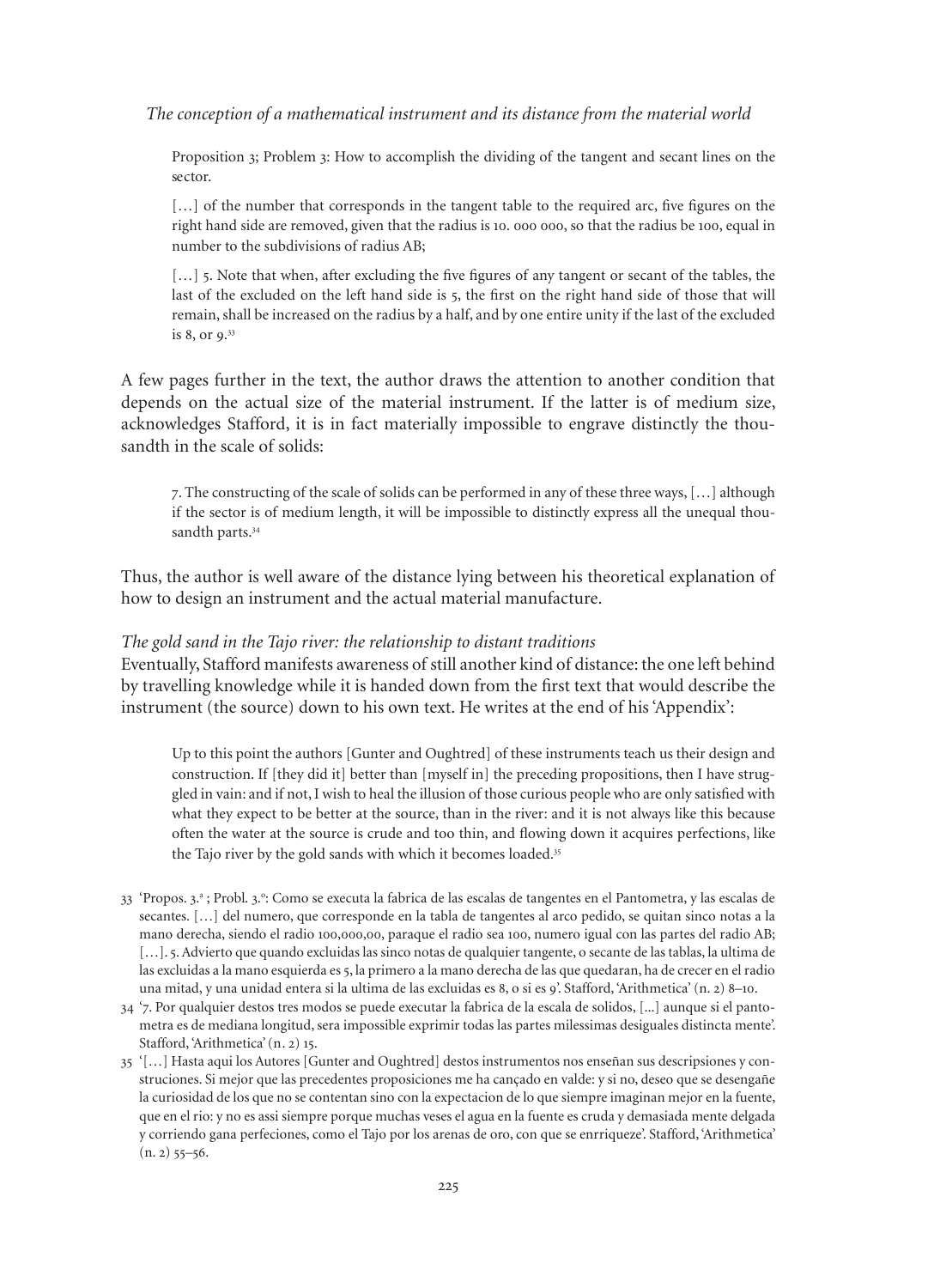He compares the knowledge about the sector to a river and states the problem first in the form of a paradox: People would usually think that it is better to drink water at the source rather than from the river, i.e. better to read Gunter than Stafford. But, in this case – meaning his own work where, on the construction of the scales of the sector, he had added detailed accounts, which were actually missing in Gunter's account – he thinks that the knowledge about the instrument has grown better and richer in his own text. This phenomenon compares to the Tajo river, that is known to carry gold sand at the end of its meandering when it reaches the estuary at Lisbon.

From this we may conclude, that Stafford acknowledges that circulation does not leave knowledge *unaltered*: on the contrary, he argues that - running down from its source – the text has been enriched by valuable additional explanations. These additions, as we have mentioned, are theoretical or foundational explanations for the major part.

## *Conclusion: circulation as a function of distance*

#### 1. Bridging distance between two textual genres

By way of conclusion, one could ask: how do the described kinds of distance affect the circulation of knowledge. Stafford uses the mathematical knowledge and the know-how to design the mathematical instrument coming from the writings of their inventors, makers, publishers. As far as the sector is concerned, he refers to Edmund Gunter's *De sectore & radio*. Nevertheless, his treatise is not a manual for the practical production of the instrument, even if he describes the geometrical construction of its scales. As a mathematics teacher, he seems to use the instruments to enrich the bulk of exercises in a book on practical arithmetic or to use it as a tool to visualize the relations of the terms entering a computation. By doing so, he not only bridges a geographical distance (by introducing several English instruments in Portugal), but he brings together two different genres. While the literature he is using derives from the, then very popular, genre of 'De usu & fabrica' books,<sup>36</sup> we clearly see that Stafford's *Arithmetica practica geometrica logarithmica* is not of the same genre, it is instead, in view of its title, content and organization, a kind of *Summa* of elementary arithmetic: there is nearly no hint at the manufacture of the instruments, neither at their materiality nor their size, neither are there any templates ready to be used (unless they were separated from the ms. and lost). The instruments that the author imports from that other genre come to complete the picture and to form a new conception of what one has to consider now a 'practical arithmetic,' namely computing and solving problems by the methods old and new, including the *mechanical* ones. We could envision this procedure as a kind of re-embedding of knowledge contained in 'De fabrica et usu' books into an encyclopaedic textbook of practical arithmetic.

## 2*.* Increasing distance again: theory content as a measure for distance

Stafford's *Arithmetica* clearly is not a 'De fabrica & usu' book and the author himself has pointed to one of the distinguishing features: the books he refers to lacked a detailed and theoretically founded description of the construction of the scales of the instruments. This means that the author distances his work from those of the instrument inventors and makers. He is intentionally increasing this distance by loading his discourse with

<sup>36</sup> mario Biagioli, 'From print to patents: Living on instruments in early modern eur ope', *History of Science* 44 (2006) 139–186.